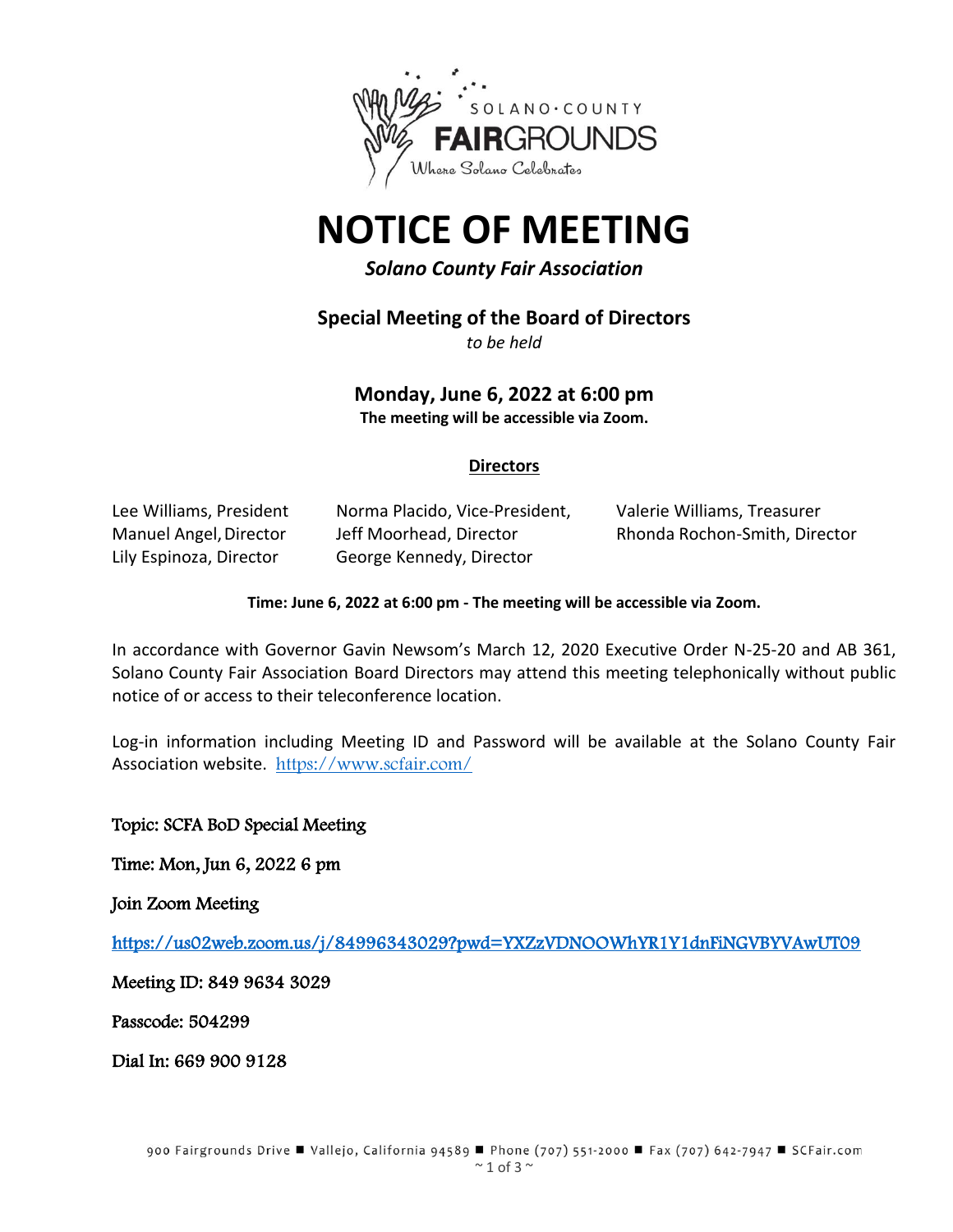

# **Staff, Counsel & Key Volunteers**

Mike Ioakimedes, Executive Director & Chief Executive Officer Stephen Hales, Operations Manager Kim Alexander-Yarbor, Deputy County Counsel Kelly Fletcher, Livestock Superintendent

9 days until the **2022 Solano County Fair** Thursday, June 16 – Sunday, June 19

# **Our Mission**

*To ensure a positive experience for the public by providing a year-round multi-purpose venue that showcases and celebrates the wide variety of resources and activities to our diverse communities.*

# **Matters of Information**

*The Solano County Fair Association does not discriminate against persons with disabilities. If you wish to attend this meeting and you will require assistance to participate, please call the Fair Association's Administration Office at (707) 551-2000 at least 24 hours in advance of the meeting to make reasonable arrangements to ensure accessibility to this meeting.*

*Non-confidential materials related to an item on this Agenda submitted to the Board after distribution of the agenda packet are available for public inspection at the Solano County Fair Association's Administration Office, 900 Fairgrounds Drive, Vallejo, California or at the Solano County Government Center, 675 Texas Street, Fairfield, California. These materials may also be viewed on the Solano County Fair Association's website at www.scfair.org.*

# \* **AGENDA Special Board Meeting Monday, June 6, 2022, 6:00 pm**

**1. CALL TO ORDER –** *(Presenter- Chair / President Williams Items 1-6) – 10 minutes All matters noticed on this agenda, in any category, may be considered for action as listed. Any items not so noticed may not be considered. Items listed on this agenda may be considered in any order, at the discretion of the Chair.*

# **2. ROLL CALL**